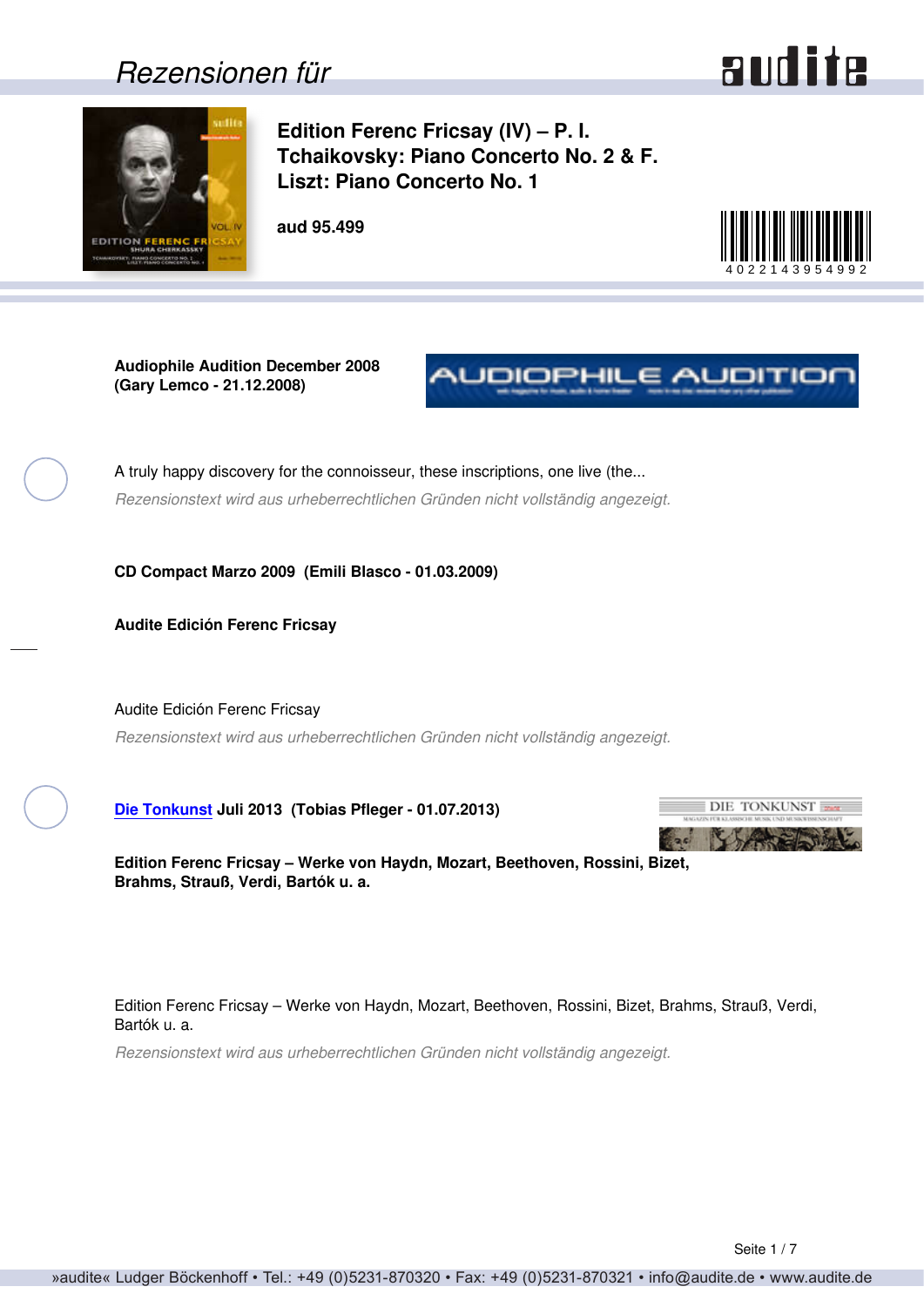# audite

### <span id="page-1-0"></span>**[Fanfare](http://www.fanfaremag.com/) Issue 32:5 (May/June 2009) (Lynn René Bayley - 01.05.2009)**

fanfare

Pairing Romantic pianist Cherkassky and post-modern conductor Fricsay doesn't even seem, on paper, like a good idea, let alone a recipe for success. As a pupil of Josef Hoffman and a representative of an older school that believed in impromptu changes to one's performance approach, Cherkassky rode for 70 years on a wing and a prayer, while Fricsay came from the school of rehearse-exactly-as-you-play. Moreover, Cherkassky's rhythmic and emotional freedom also seemed at odds with Fricsay's insistence on written tempos and rhythms.

The reason Deutsche Grammophon didn't release the 1951 recording of the Tchaikovsky appears to be that someone at the label was disappointed by the sound of the orchestra. Although Fricsay was given carte blanche by DG to build his own orchestra, most of the best musicians were already employed by established orchestras of his time. Thus the RIAS forces had tonal weaknesses, though not technical ones, most evident in the harsh, strident, and somewhat thin string and wind tone (though the concertmaster, probably Fritz Görlach, sounds very sweet in an old Viennese way in the second movement), whereas the brass and percussion sections were powerful and superb. But the label had Cherkassky re-record the concerto a few months later with the Berlin Philharmonic under the solid but pedestrian Leopold Ludwig, and this was the version released. Cherkassky's most famous and widely distributed recording, however, is the 1979 stereo one with Walter Susskind and the Cincinnati Symphony (Vox 7210). I attended one of the actual concerts that Cherkassky gave with Susskind of this concerto, almost unbearably exciting and kinetic, but the studio recording made a week later is a limp dishrag. None of it was played or conducted badly, but it had no coherence or frisson. Yet, despite the stylistic clashes noted above, this previously unreleased performance with Fricsay has everything right.

The Tchaikovsky Second is not as tightly structured as the more famous First Concerto, but more in the form of a rhapsody. Despite a certain amount of thematic development, the score consists of taut dramatic passages for orchestra, or soloist and orchestra, interspersed with a plethora of cadenzas. Fricsay and Cherkassky obviously respected each other well enough to compromise, the pianist reining in his rhythmic impulses in tutti passages and the conductor allowing Cherkassky complete rhythmic and coloristic freedom in the cadenzas. And it works. The only other performance of this somewhat odd concerto I've heard that comes close to making as much sense is the almost equally rare recording by Noel Mewton-Wood with Walter Goehr and the "Winterthur" Symphony (actually a pick-up band of Concertgebouw musicians) made a year after this one (Pristine Classical). This performance is even finer, largely because of Fricsay. Though, like most Hungarian conductors, he usually insisted on strict tempos, even stricter and less imbued with rubato than conductors such as Erich Kleiber or Toscanini, Fricsay was nothing if not a passionate musician, thus the majority of his recordings and performances hold more interest than the average (but not the only) recordings of Reiner, Szell, or Solti.

The sound quality of the Tchaikovsky is stunning for its time. Despite the technical limitations of the RIAS orchestra noted above, the performance is so good that I nearly expected to hear an audience erupt in frenzied applause at the end. Like Furtwängler, Toscanini, Munch, and a few others, Fricsay was one of those conductors who could create the excitement of a live performance in the studio. Listen to the climaxes even in the first movement of the Tchaikovsky: the performance fairly jumps out at you with the energy of a tiger.

Both the orchestra and the tempos sound more relaxed and less strident in the Liszt concerto. We have become so used to thinking of Franz Liszt as a keyboard demon that we tend to forget that he himself favored genial, relaxed tempos for much of his music, being one of those Hungarians who was probably more Romantic than Classical in approach. (We should also recall that he promoted the music of Berlioz and Wagner.) I was even more impressed with the sound quality of this live broadcast than with the studio recording that preceded it. Even the triangle in the soft passages is clearly reproduced, and the warmer acoustic of the Titania-Palast, Berlin, does wonders in minimizing the harshness of the RIAS strings and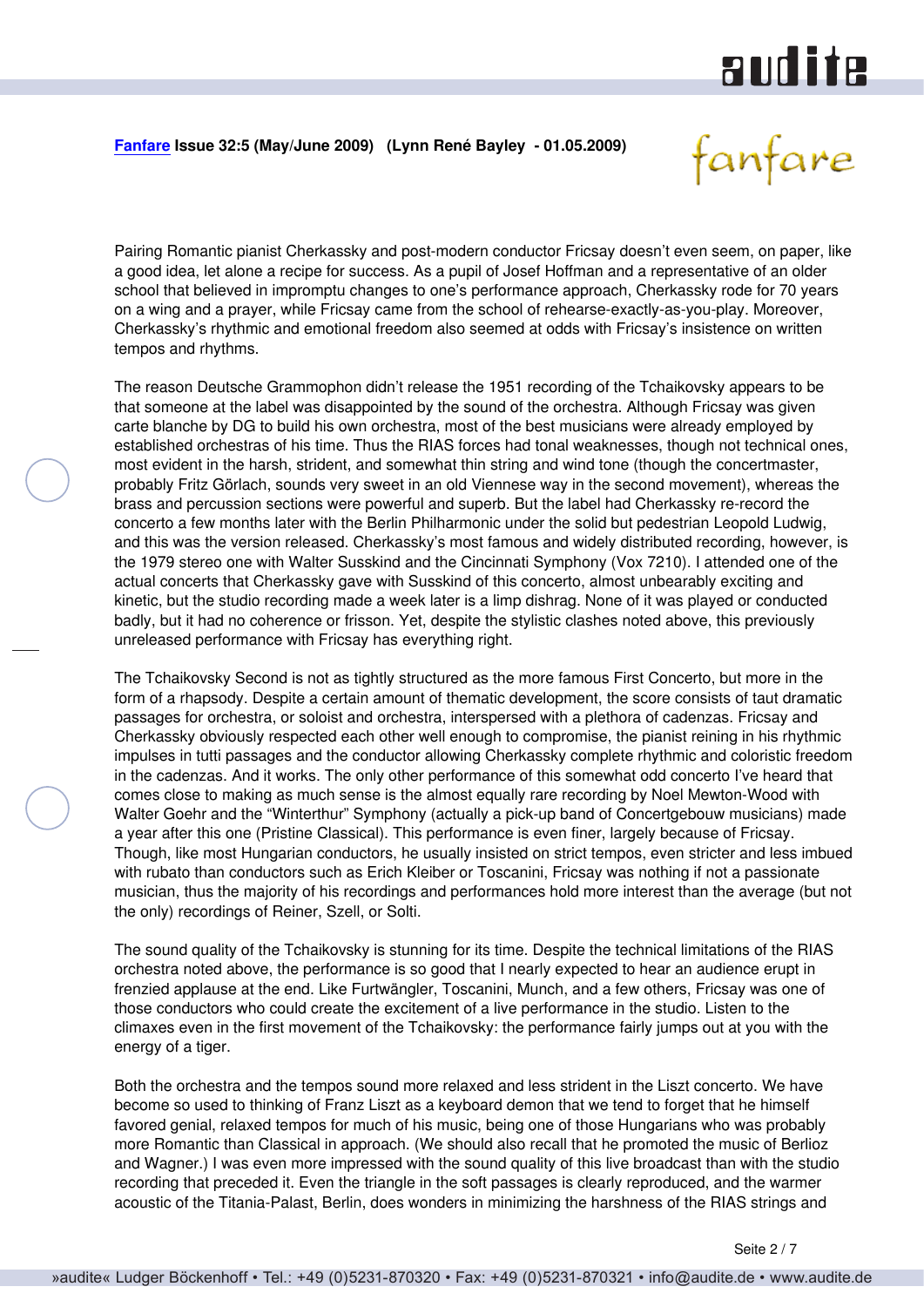

<span id="page-2-0"></span>winds. I agree wholeheartedly with engineer Ludger Böckenhoff's remark in the booklet that "The remastering—professionally competent and sensitively applied—also uncovers previously hidden details of the interpretations." For aficionados of Fricsay, Cherkassky, and/or these works, then, this new release is very highly recommended.

#### **Fono Forum 12/2008 (Peter T. Köster - 01.12.2008)**

#### **Historische Schätze im Sammelpack**



*Verschiedene CD-Boxen mit wertvollen historischen Orchesteraufnahmen bieten derzeit dem Sammler eine reiche Ausbeute. Aber auch interessante Einzelveröffentlichungen verdienen besondere Beachtung – noch zumal, wenn sie zu vergleichsweise erschwinglichen Preisen erschienen sind*

[...] Das "amerikanischste" Orchester im Europa der Nachkriegszeit war ohne Frage das des RIAS (Rundfunk im amerikanischen Sektor) in Berlin, von seinem Chef Ferenc Fricsay unerbittlich zu Präzision und Transparenz erzogen und mit einer vorzüglichen Blechbläsergruppe ausgestattet. Die Aufnahmen des zu Unrecht oft vernachlässigten zweiten Klavierkonzerts von Tschaikowsky und des ersten Liszt-Konzerts fesseln gleichermaßen durch Shura Cherkasskys fulminantes Klavierspiel wie auch durch die aufregende Gestaltung des Orchesterparts durch Fricsay. Dass auch Gastdirigenten von den Qualitäten des Orchesters profitieren konnten, belegen die gestochen scharfen, ungewöhnlich gut durchhörbaren Einspielungen der üppigen Strauss-Partituren "Ein Heldenleben" und "Tod und Verklärung" unter Karl Böhm.

Ebenfalls in der erfreulich schnell wachsenden historischen Serie des Labels Audite ist die älteste erhaltene Konzertaufnahme des Verdi-Requiems unter Herbert von Karajan (Salzburg 1949) erschienen, die zum Vergleich einlädt mit dem fünf Jahre später entstandenen Mitschnitt aus dem Wiener Musikverein, den Orfeo zum Karajan-Jahr beisteuert. Nicht nur die Aufnahmetechnik beim österreichischen Rundfunk Rot-Weiß-Rot hatte sich in diesen Jahren beträchtlich weiterentwickelt, auch Karajans Konzept des Werkes hatte an Differenzierung und Geschlossenheit gewonnen. Beide Aufnahmen vermitteln eine Hochspannung, wie sie Karajans Studioeinspielungen des Werkes nicht erreichen. Während bei der älteren Aufnahme der Bassist Boris Christoff die anderen Solisten überragt, hatte Karajan 1954 mit Antonietta Stella, Oralia Dominguez, Nicolai Gedda und Giuseppe Modesti ein rundum ausgewogenes Sängerquartett zur Verfügung. Das gilt auch für Beethovens Neunte, die im Wiener Live-Mitschnitt von 1955 (mit Lisa della Casa, Hilde Rössel-Majdan, Waldemar Kmentt und Otto Edelmann) noch keineswegs so glatt und stromlinienförmig klingt wie in Karajans späteren Aufführungen.

Böhm und Karajan sind auch in einer dickleibigen Box vertreten, die kommentarlos eine Auswahl wichtiger Dirigenten präsentiert, die um die Mitte des vorigen Jahrhunderts am Pult der Berliner Philharmoniker standen. Freilich sprechen die Aufnahmen für sich: "Klassiker" wie Furtwänglers vierte Schumann, Knappertsbuschs achte Bruckner, Schurichts "Pastorale" oder Celibidaches "Italienische" gehören (obendrein so günstig angeboten) in den Schrank eines jeden Sammlers. Wer sich für zeitgenössische Musik interessiert, sollte sich die letzte Folge der Karel-Ancerl-Edition nicht entgehen lassen, die auf vier sorgfältig kommentierten CDs einen Überblick über das tschechische Musikschaffen zwischen Kriegsende und Prager Frühling gibt und mit einigen kommunistischen "Agitprop"-Werken auch ein Stück Zeitgeschichte dokumentiert. […]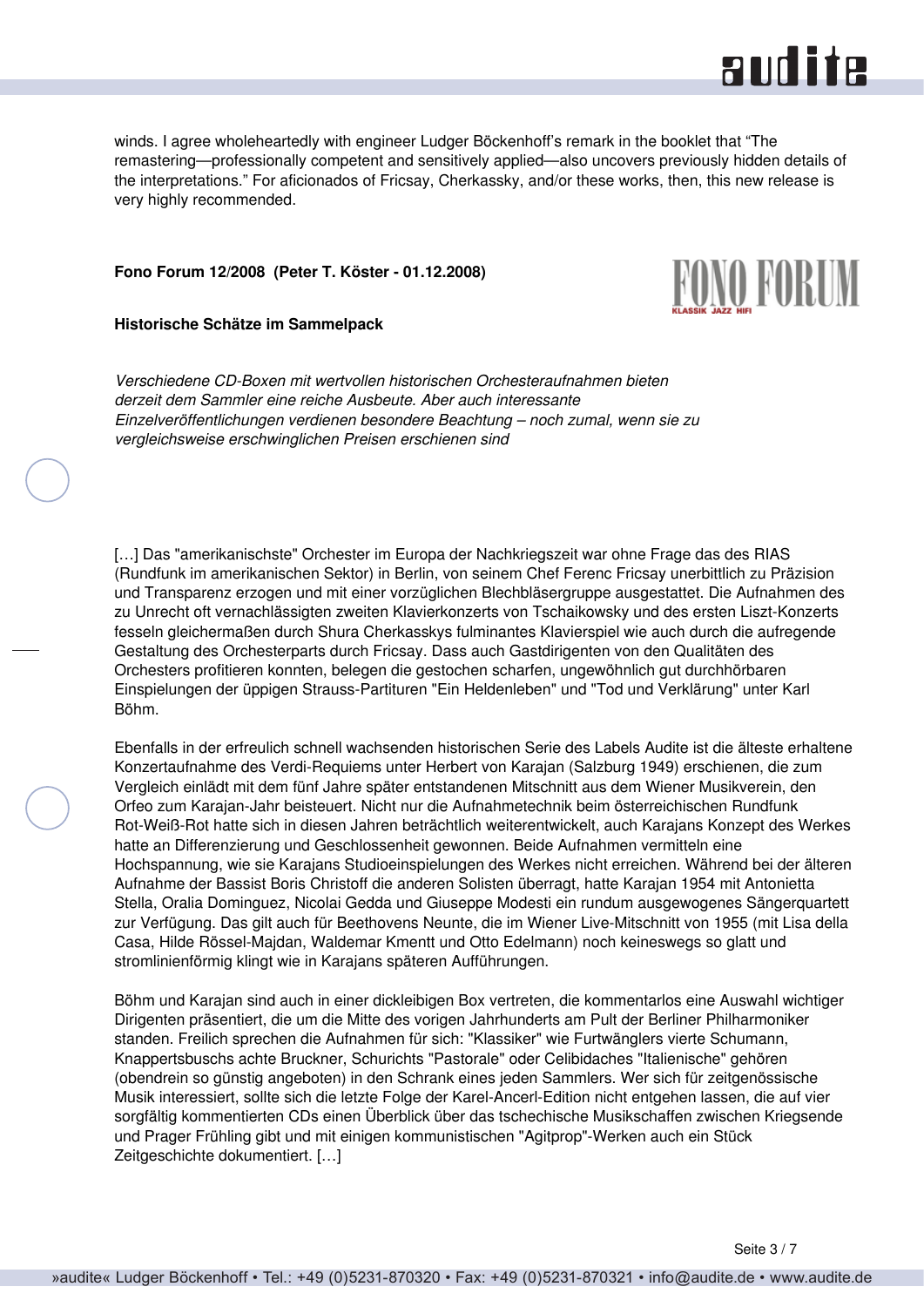### <span id="page-3-0"></span>**L'éducation musicale n° 555-556 - septembre/octobre 2008 ( - 01.09.2008)**

Dans sa collection « Deutschlandradio Kultur », la firme allemande Audite nous... *Rezensionstext wird aus urheberrechtlichen Gründen nicht vollständig angezeigt.*

**Thüringische Landeszeitung Sonnabend, 12. Juli 2008 (Dr. Wolfgang Hirsch - 12.07.2008)**

**Klang-Welt**

*Ein eigenwilliger Konzertlöwe*

Klang-Welt *Rezensionstext wird aus urheberrechtlichen Gründen nicht vollständig angezeigt.*

**Universitas September 2008, Nummer 747 (Adelbert Reif - 04.09.2008)**

Der Dirigent Ferenc Fricsay ist heute eine Legende. Im europäischen... *Rezensionstext wird aus urheberrechtlichen Gründen nicht vollständig angezeigt.*

**www.classicstodayfrance.com Juillet 2008 (Christophe Huss - 15.07.2008)**

Même si la technique date (1951 et 1952) et que le piano n'est pas l'instrument... *Rezensionstext wird aus urheberrechtlichen Gründen nicht vollständig angezeigt.*

L'éducation musicale







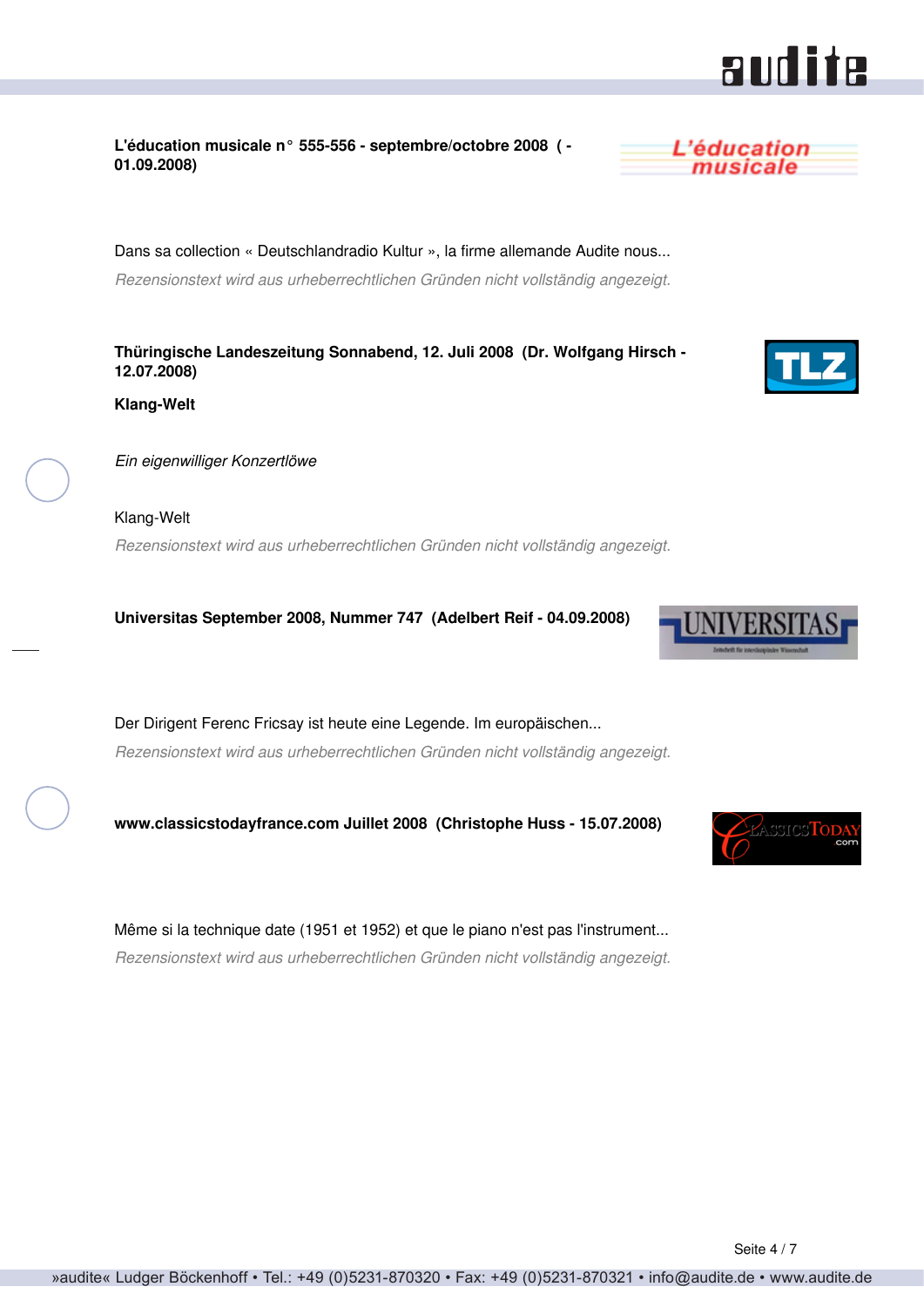# **andite**

#### <span id="page-4-0"></span>**www.musicweb-international.com November 2008 (Rob Maynard - 20.11.2008)**

**MuricWeb** 

There a few things about this disc that might well strike you as a little strange.

Firstly, its positioning within this Edition Ferenc Fricsay seems bemusing, to say the least. After all, we're only at the fourth volume and yet already the conductor who's the supposed focus is taking not the central role but that of accompanist. Not that there's anything wrong with that, but you might well have assumed that the Audite marketing team would want to be establishing Fricsay's musical credentials with core orchestral repertoire in the earliest issues of a continuing series.

Secondly, the sound, though actually extremely clear and bright for its age, may strike some listeners as a little odd in the Tchaikovsky. If you're old enough to recall the ubiquitous domestic record players of the 1950s or 1960s, usually made by Bush or Fidelity, you'll remember that they had only two controls over the quality of the sound – a dial marked "bass" and another marked "treble". In this G major concerto recording the sound is very reminiscent of those old LPs you played with "treble" turned right up and "bass" turned right down, resulting in rather screechy violins. Personally, I quite like it that way – and, after playing this CD a few times, you'll certainly get used to it – but it will sound decidedly strange at first to anyone who's only familiar with high quality modern recordings with a wide and realistic tonal range.

The third thing that will seem odd to some listeners is the Tchaikovsky concerto's overall running time of only just over 35 minutes, compared to the 44 or 45 minutes that we might expect. That's because nowadays we usually hear the full uncut version of the andante non troppo slow movement that clocks in at about 15 or 16 minutes, while here [and also in his later recording with the Berlin Philharmonic Orchestra under Richard Kraus, now available in Deutsche Grammophon's The Originals series] Cherkassky opts for the version drastically edited by Tchaikovsky's pupil Alexander Siloti. Slashing the length of the slow movement by roughly half, Siloti's cuts create a completely different balance both within the movement itself and in the concerto as a whole.

So, parking those points to one side, what did I make of this CD? Well, especially in the case of the Tchaikovsky, I enjoyed it immensely. Looking at my notes, I see that the words I used most to describe the first movement were propulsive and powerful, with Cherkassky's very obvious disinclination to linger reflected in the overall timing of 19:53. That's sprightlier than any other account on my shelves - Gary Graffman (20:50), Emil Gilels (21:03), Igor Zhukov (21:08), Sylvia Kersenbaum (21:34) and Werner Haas (21:48), never mind the plodding "unabridged original version" recorded by Andrej Hoteev that comes in at a staggering 26:40. Even Cherkassky's own later recording with Kraus, at 20:00, is marginally slower than this one.

This opening movement fully lives up to its allegro brilliante designation. The orchestral sound is very well balanced – both within the RIAS orchestra's own ranks, as we might expect from well-known orchestra trainer Fricsay, and vis-à-vis the soloist. Moreover, the dialogue between piano and orchestra is very well maintained, with musical phrases and their responses tossed between them most engagingly. Both Cherkassky and Fricsay employ a notably wide dynamic range, but even in the quieter, more reflective passages - where Cherkassky frequently plays with especial delicacy and sensitivity - the strong propulsive thrust is maintained, resulting in a near-ideal combination of ruminative introspection with rhythmic vitality and carefully controlled power.

Clever dynamic control and characteristic touches of rubato are well to the fore in the slow movement and make it clear that Cherkassky has considered the significance of each individual note within a musical phrase with some care. The violin and cello solos (neither player is named) are beautifully played and a real plus, even in Siloti's truncated version, but are a little more sonically recessed than we are used to in today's uncut recordings which naturally accord them a higher profile. In yet another instance of his great skill, Fricsay carefully controls the orchestra's contribution at the movement's conclusion rather than just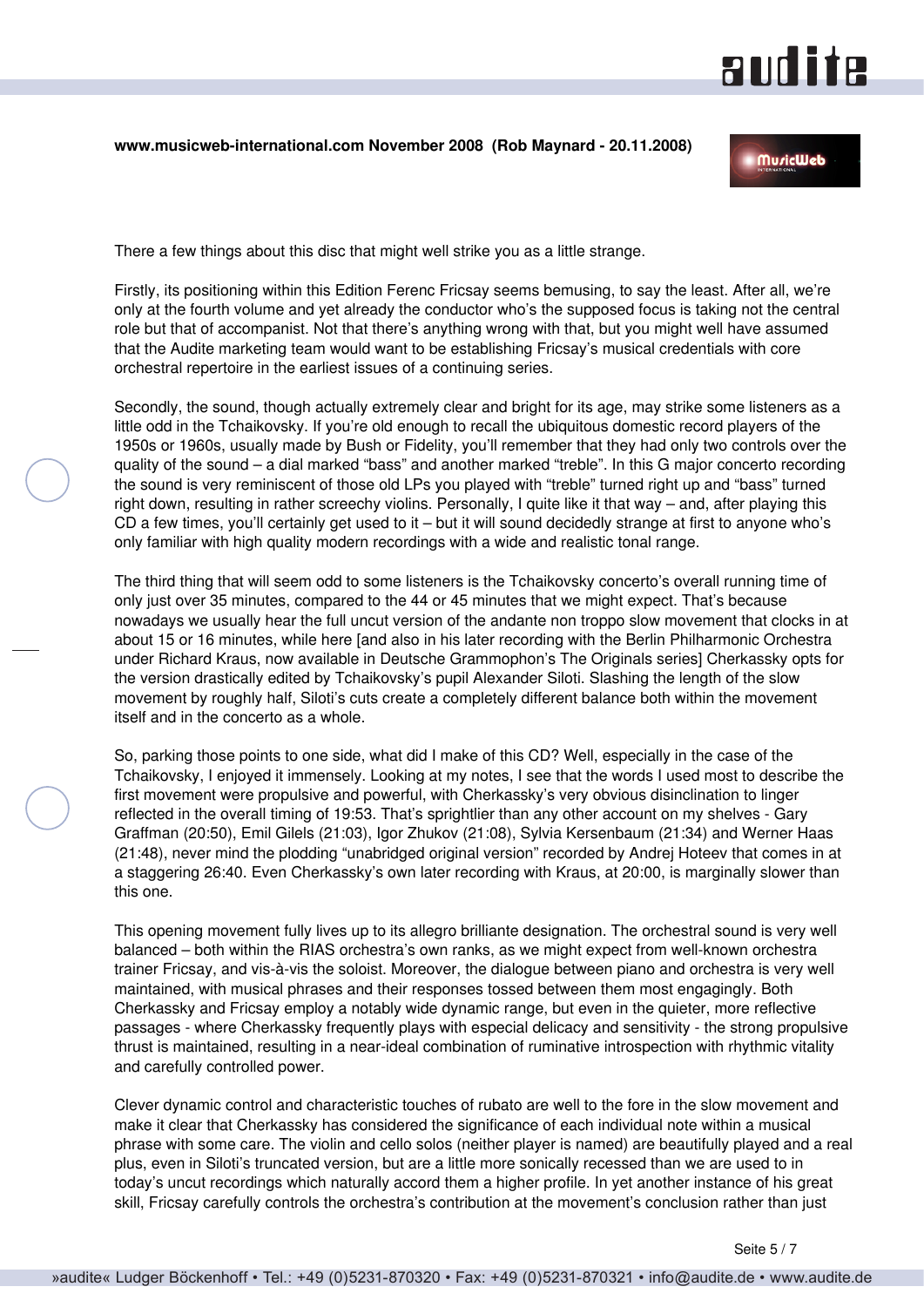rounding things off in a routine way: as a result, you really do listen to it.

The strong propulsive thrust is back with us at the opening of the finale and, while Cherkassky's delicacy and lightness of touch are still apparent in the piano's skittering opening phrases, the positivity of the partnership with Fricsay is again evident in some imaginative phrasing in the dialogue between piano and orchestra. By this time, in fact, one has come to appreciate the far stronger than usual contribution that the very skilled RIAS (Rundfunk im Amerikanischen Sektor or Broadcasting in the American Sector) Orchestra and its conductor have made to the overall success of this performance – so perhaps its high-profile placing in the Edition Ferenc Fricsay can be justified after all.

Unfortunately, the Liszt recording - with a live and occasionally chesty audience - did not grip my interest to the same extent. In part, that reflects a concert hall acoustic that is far less sharp and clear. That said, listeners who habitually preferred to turn up the "bass" control on those old Bush record players may enjoy it more than I did. The balance between soloist and orchestra is also less carefully managed than in the Tchaikovsky studio recording. Perfectly acceptable for long stretches, it deteriorates on occasion when Cherkassky at full power can drown out some important orchestral detail.

Cherkassky's approach to the Liszt concerto is notably less propulsive and even dreamier than in the Tchaikovsky. That is especially apparent at the opening of both the initial allegro maestoso and the succeeding quasi adagio where his finely controlled playing is exceptionally beautiful. There are some moments of genuine excitement where you would expect them - the conclusion of the allegro animato sees soloist and conductor upping both tempo and volume to good effect – but, for me, the overall combination of comparatively dull sound and a not so striking performance relegates this recording to the status of a filler ... and, given the CD's total timing of 53:53, a rather short one at that.

If, however, the Tchaikovsky is your main point of interest – and if you are prepared to accept the Siloti butchery – then I think that, like me, you'll enjoy this disc a great deal.